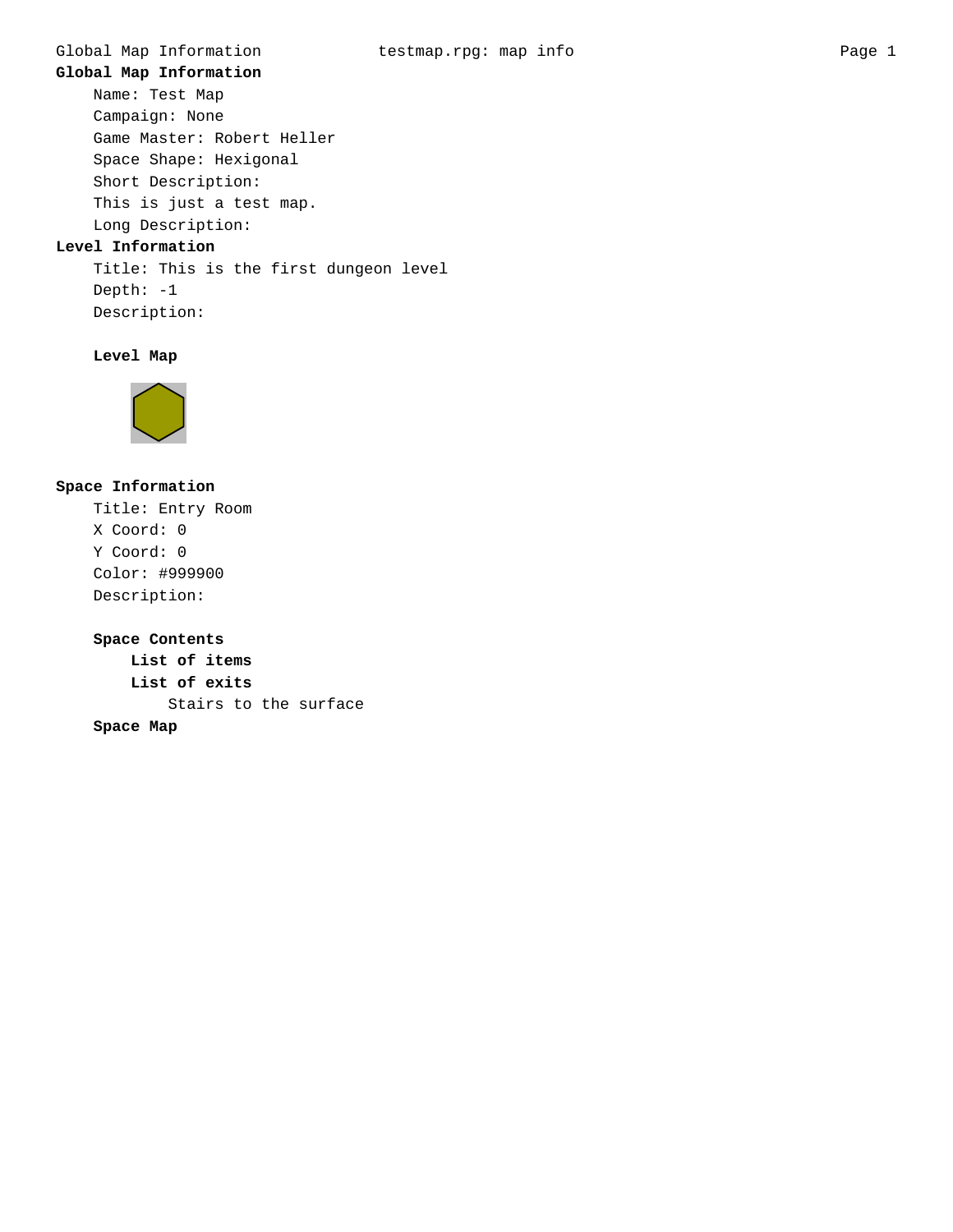

# **Level Information**

Title: Ground Level Depth: 0 Description: This is ground level **Level Map**



# **Space Information**

Title: Entrance X Coord: 0 Y Coord: 0 Color: #ffff00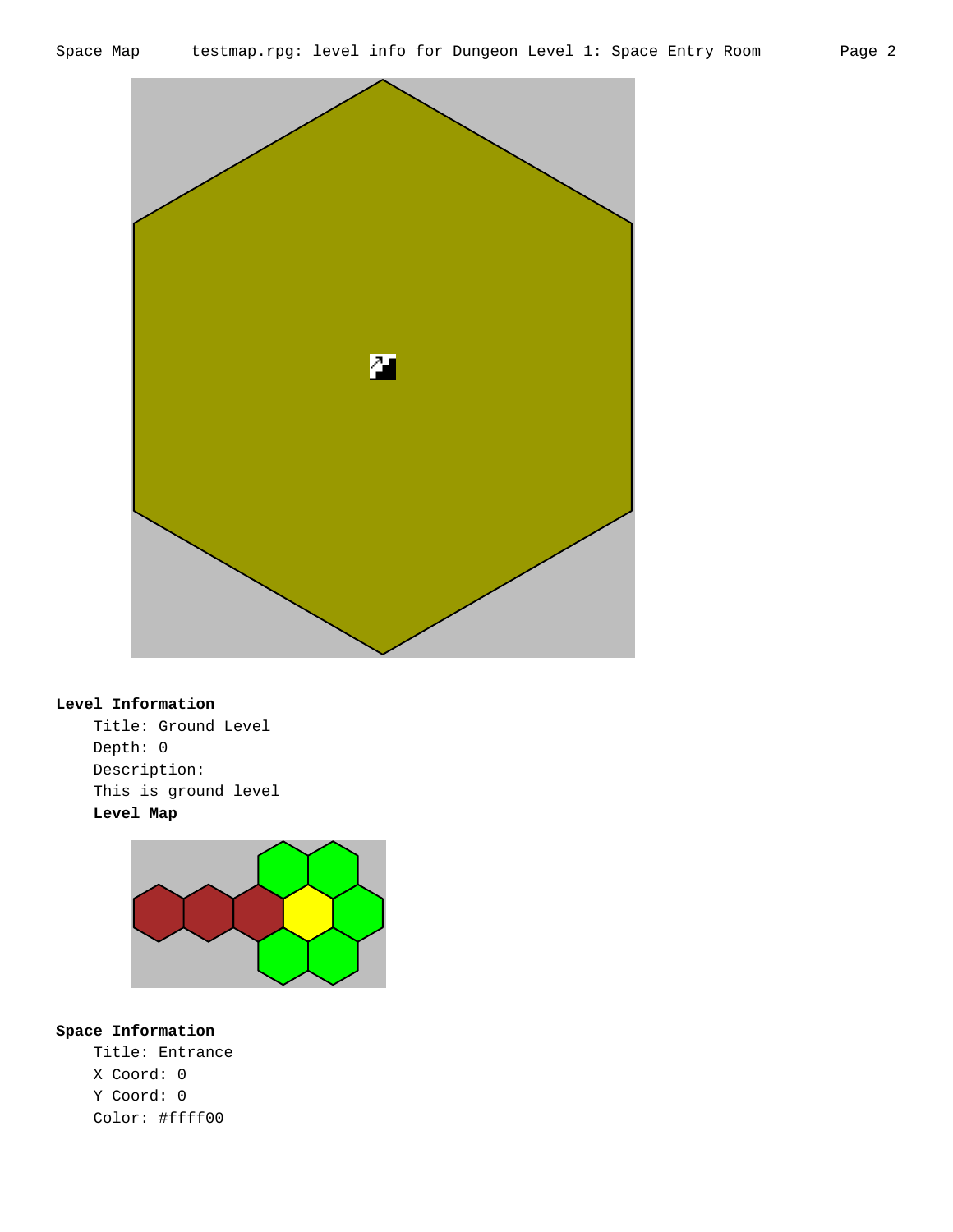```
Space Informationtestmap.rpg: level info for Ground Level: Space Entrance Page 3
Description:
This is the entrance.
Space Contents
    List of items
    List of exits
        Stairs down to the dunegon
```
**Space Map**



#### **Space Information**

Title: Road X Coord: -1 Y Coord: 0 Color: brown Description:

# **Space Contents**

**List of items List of exits Space Map**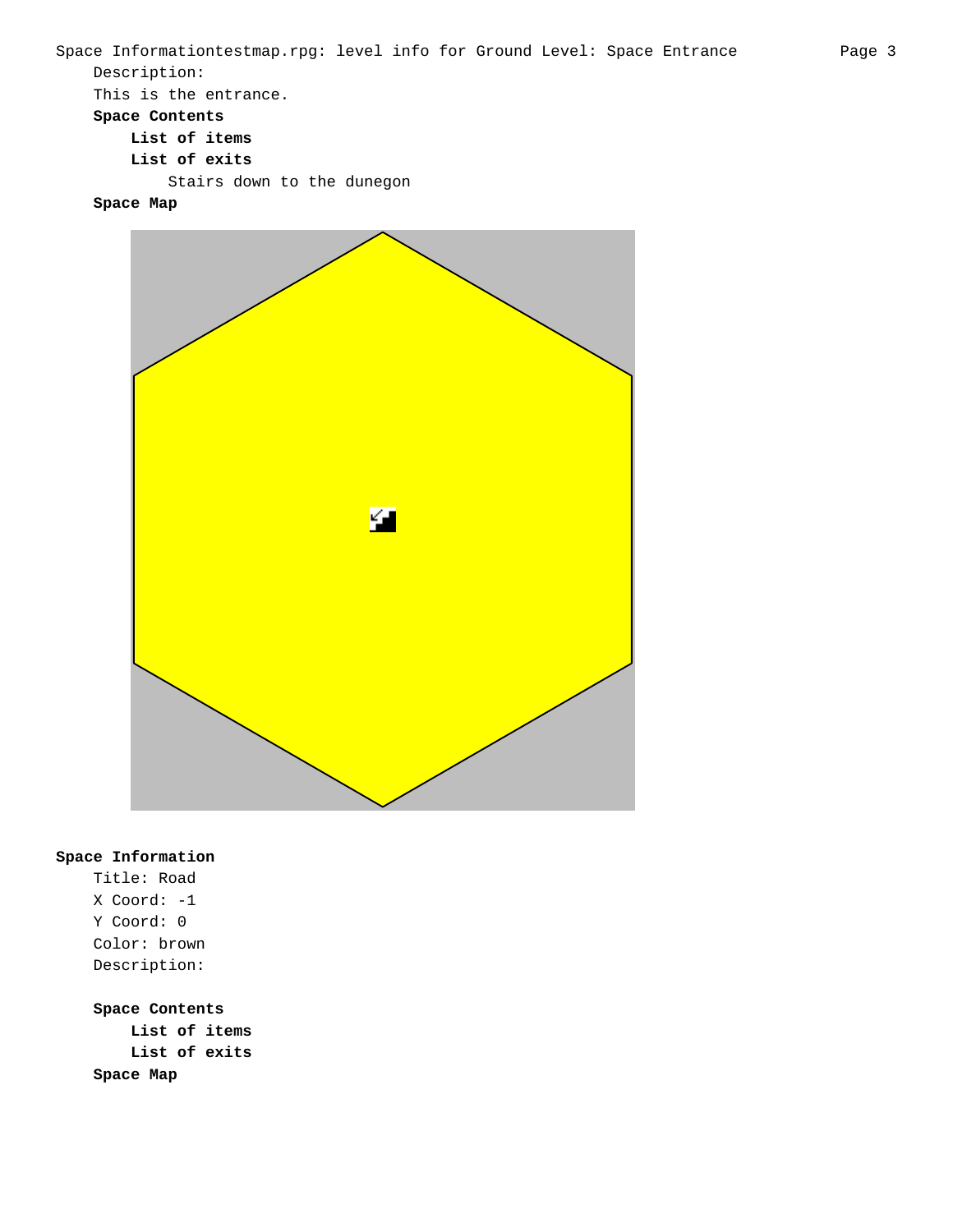

Title: Road 2 X Coord: -2 Y Coord: 0 Color: brown Description: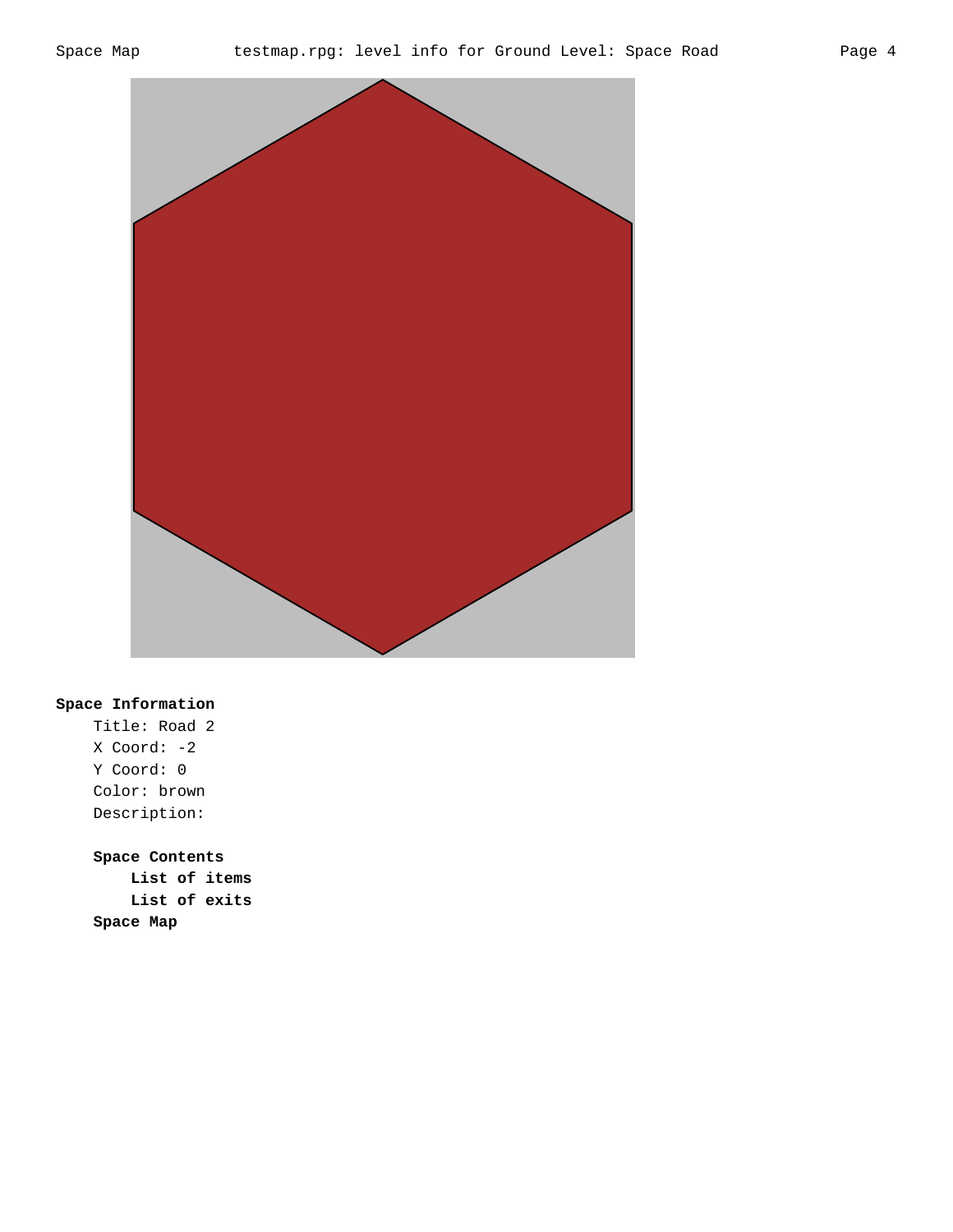



Title: Road3 X Coord: -3 Y Coord: 0 Color: brown Description: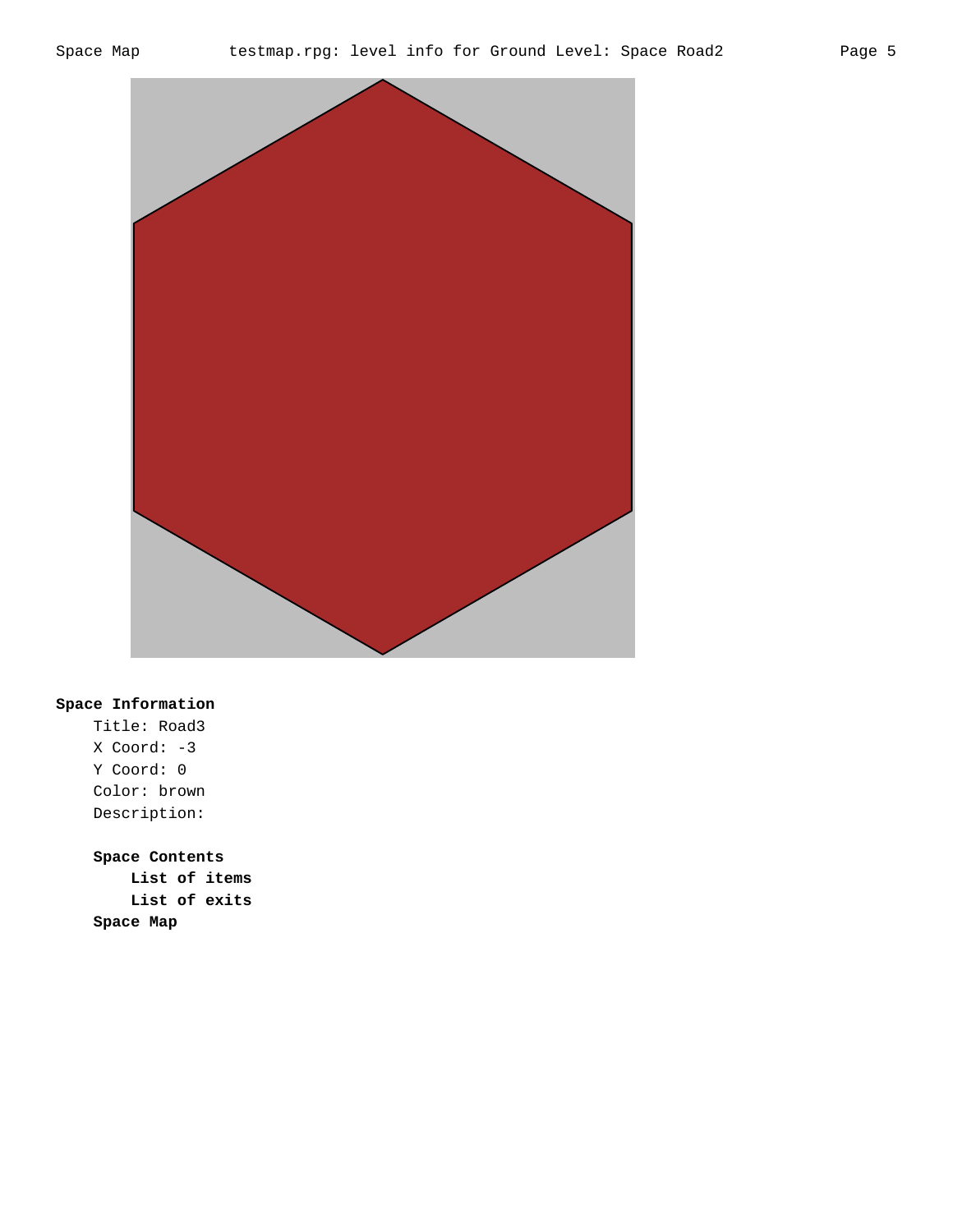



Title: Woods X Coord: 1 Y Coord: 0 Color: green Description: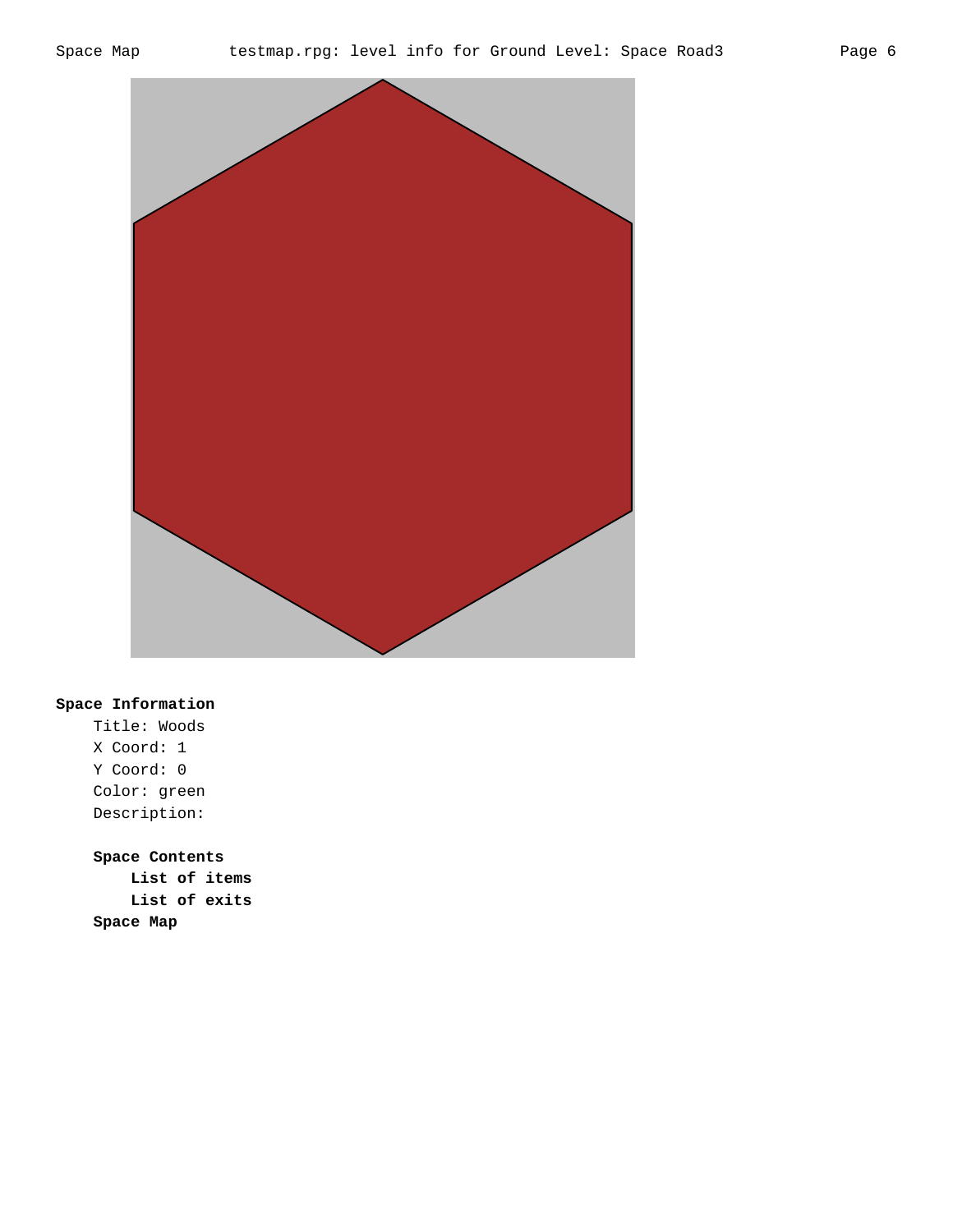

Title: Woods X Coord: 0 Y Coord: 1 Color: green Description: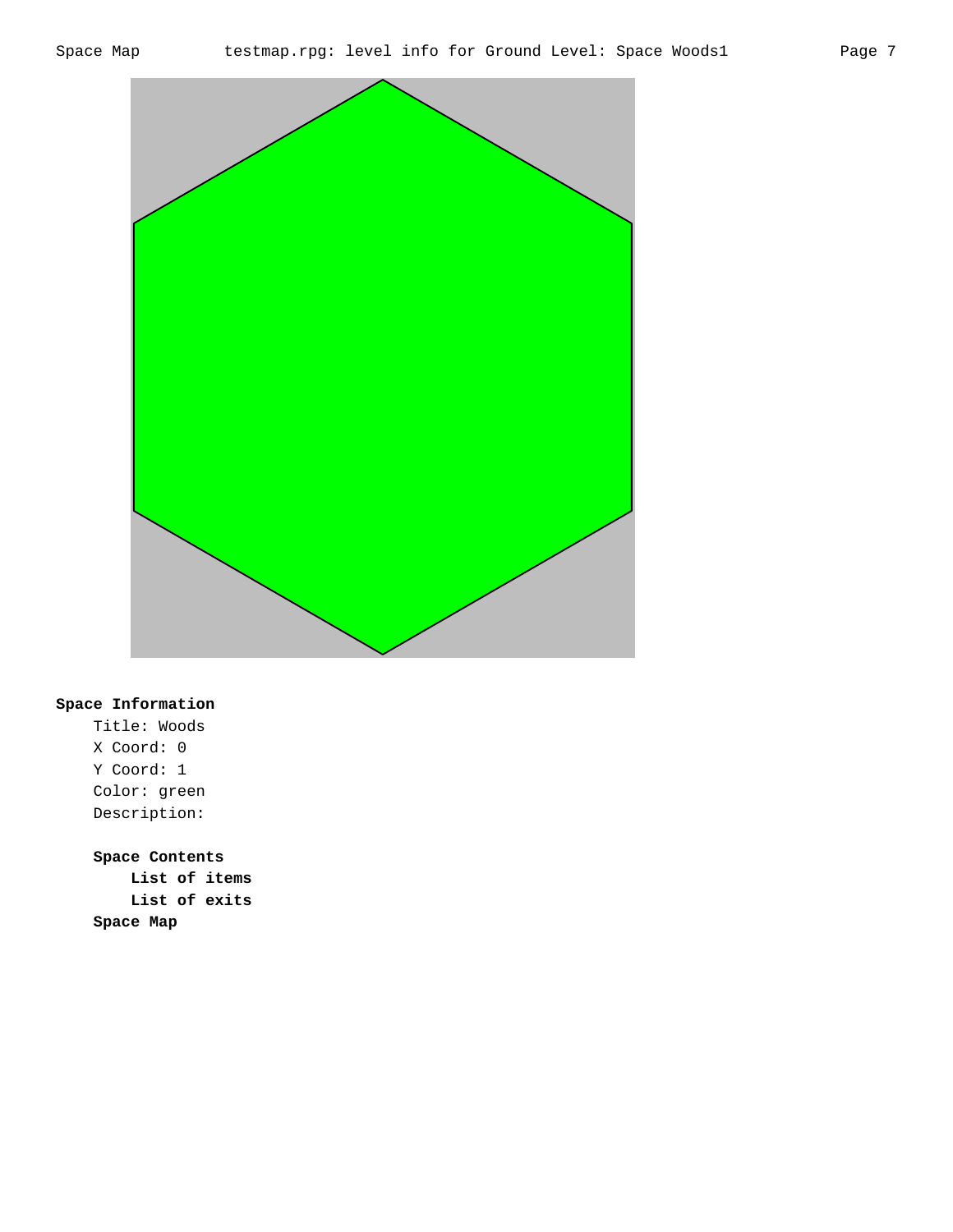



Title: Woods X Coord: -1 Y Coord: -1 Color: #00ff00 Description: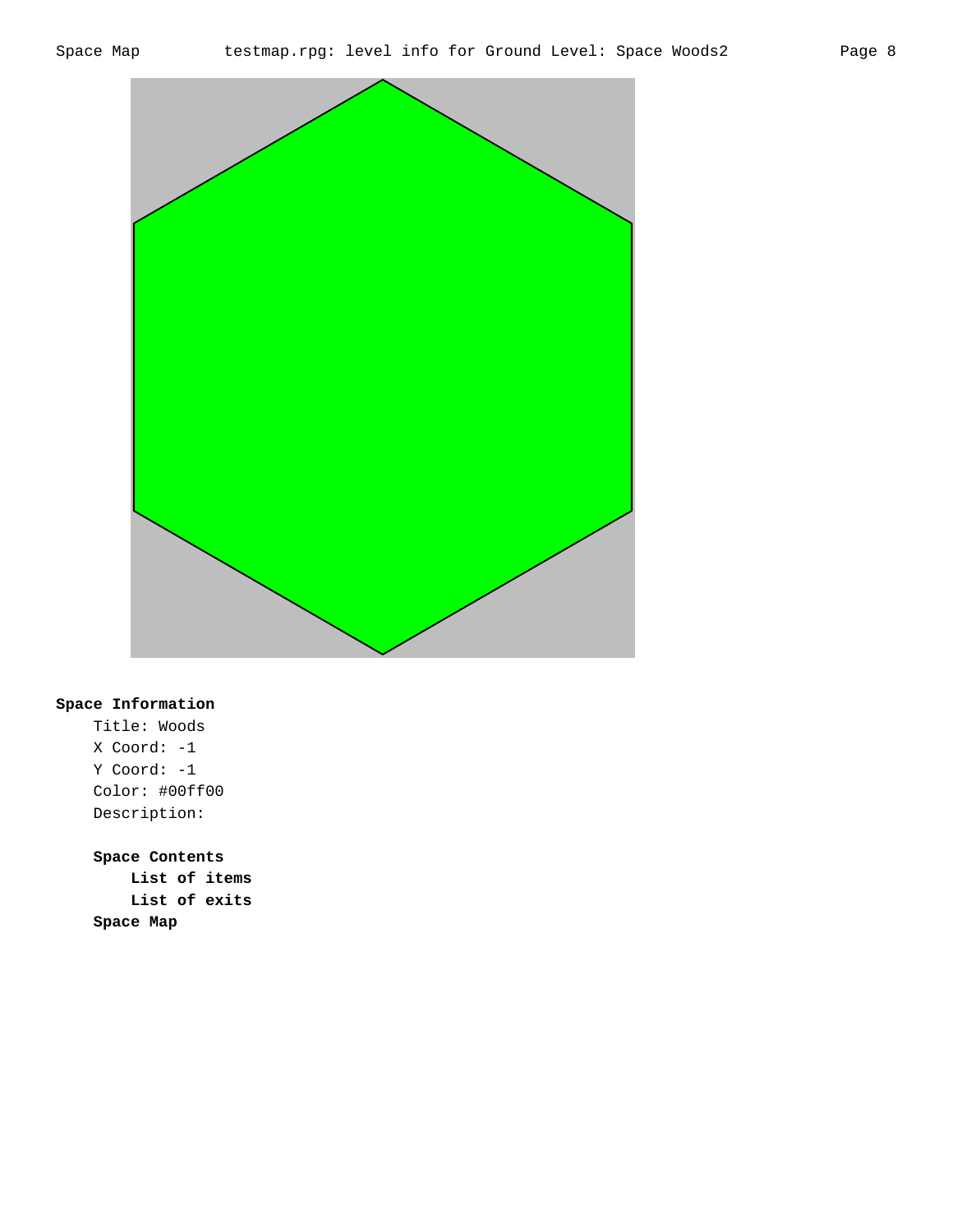



Title: Woods4 X Coord: 0 Y Coord: -1 Color: #00ff00 Description: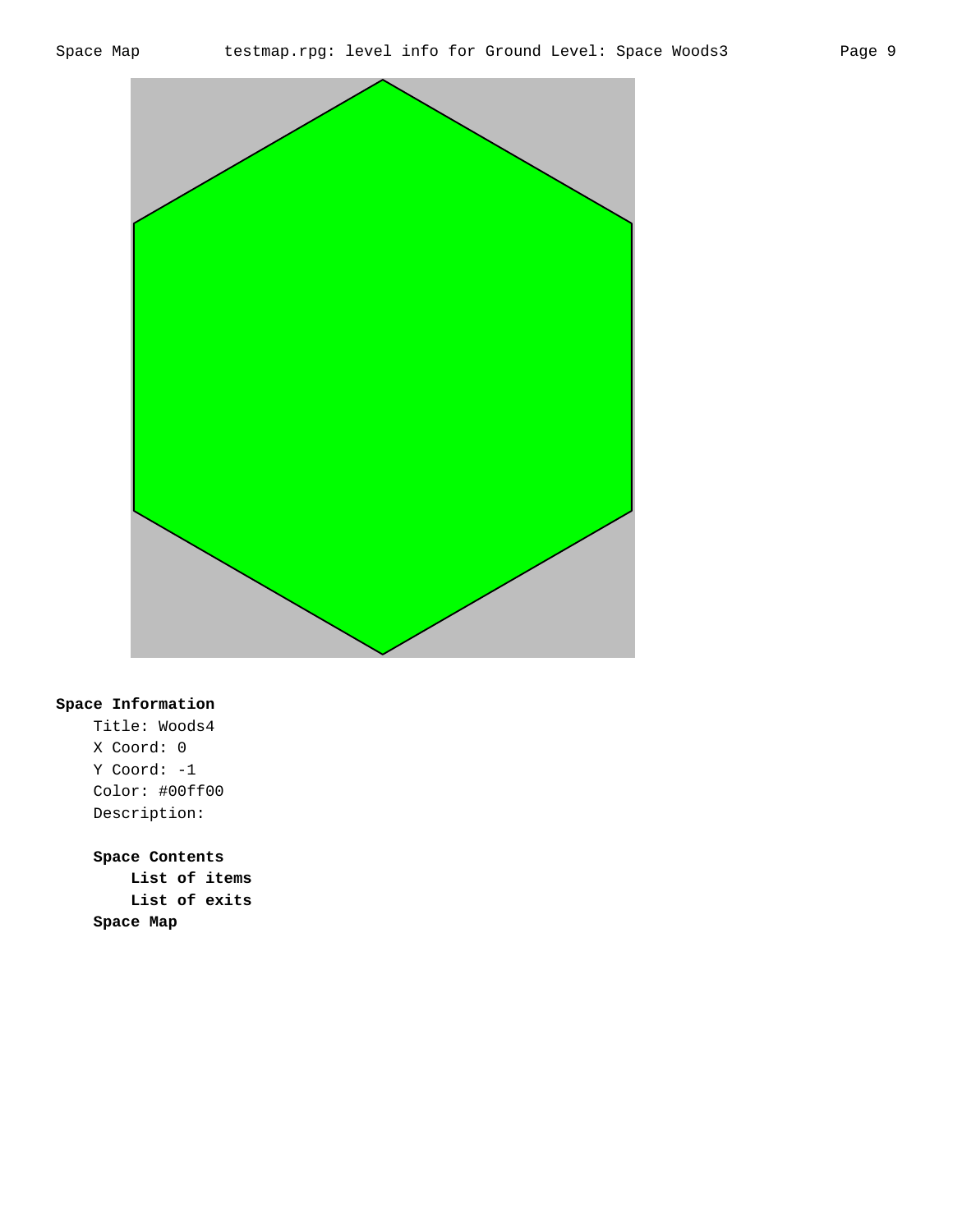



Title: Woods5 X Coord: -1 Y Coord: 1 Color: #00ff00 Description: